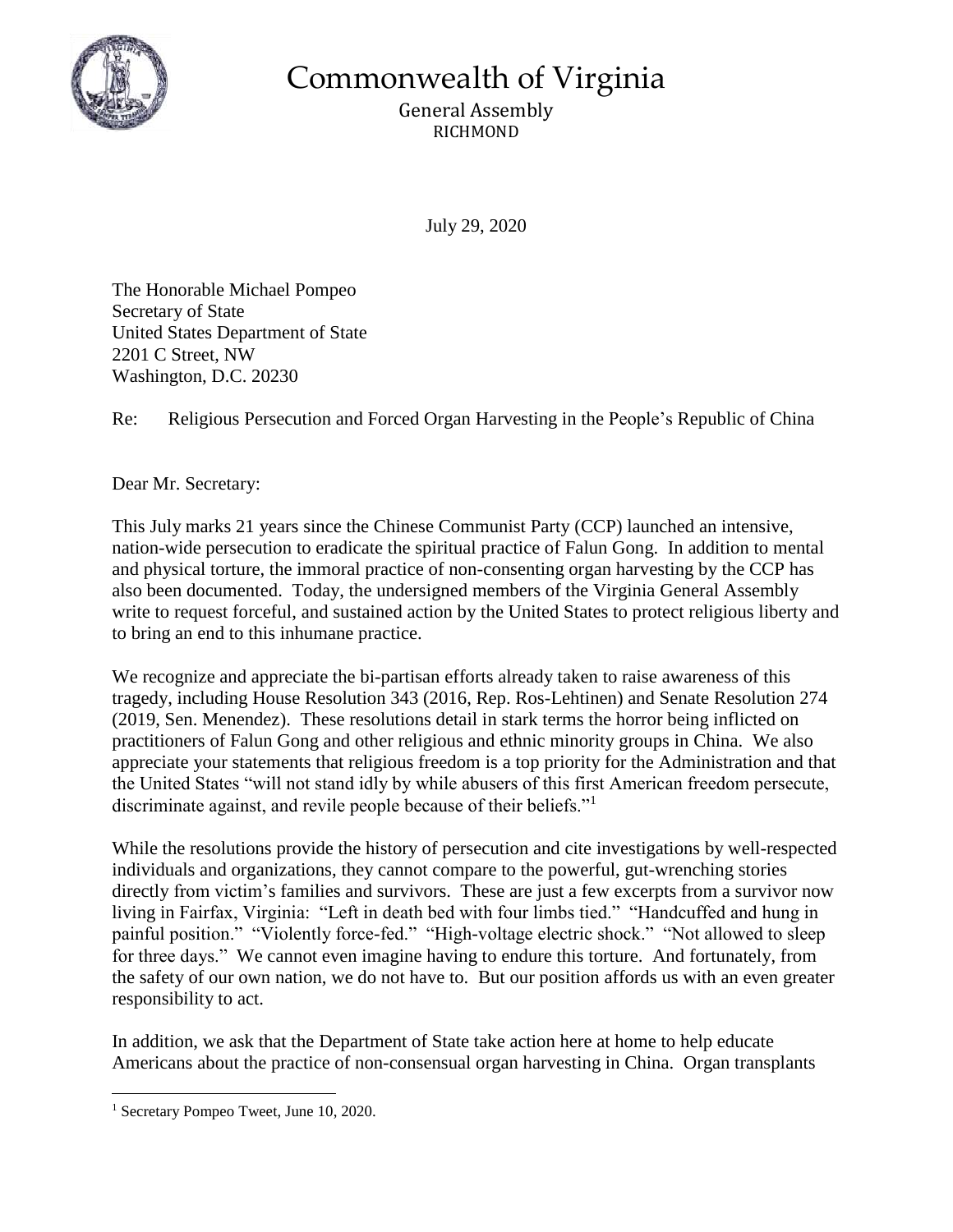*Letter to The Honorable Michael Pompeo Page 2*

are a marvel of science and can be a selfless gesture that gives the gift of life. However, organ transplants should never be conducted under force or duress. We are concerned that patients from the United States who go to China for organ transplants do not know that the organs they may receive are from political prisoners. Increasing our own education efforts will help to reduce the demand for this immoral practice.

In China, people are risking their lives to raise awareness of the truth. We are writing in solidarity with the survivors and those who can no longer speak for themselves. We ask for your leadership, and the considerable leverage of the United States, to ensure that next year we are not observing 22 years of persecution.

Thank you for your consideration.

Sincerely,

 $\int$  puid (

David L. Bulova 37th House District

Kaye Kory 38<sup>th</sup> House District

Dawn M. Adams 68<sup>th</sup> House District

In .

Leslie (Les) R. Adams 16<sup>th</sup> House District

obresa Favola

Barbara A. Favola 31st Senate District

John J. Bell 13th Senate District

Jennifer B. Boysko 33rd Senate District

R. Creigh Deeds 25<sup>th</sup> Senate District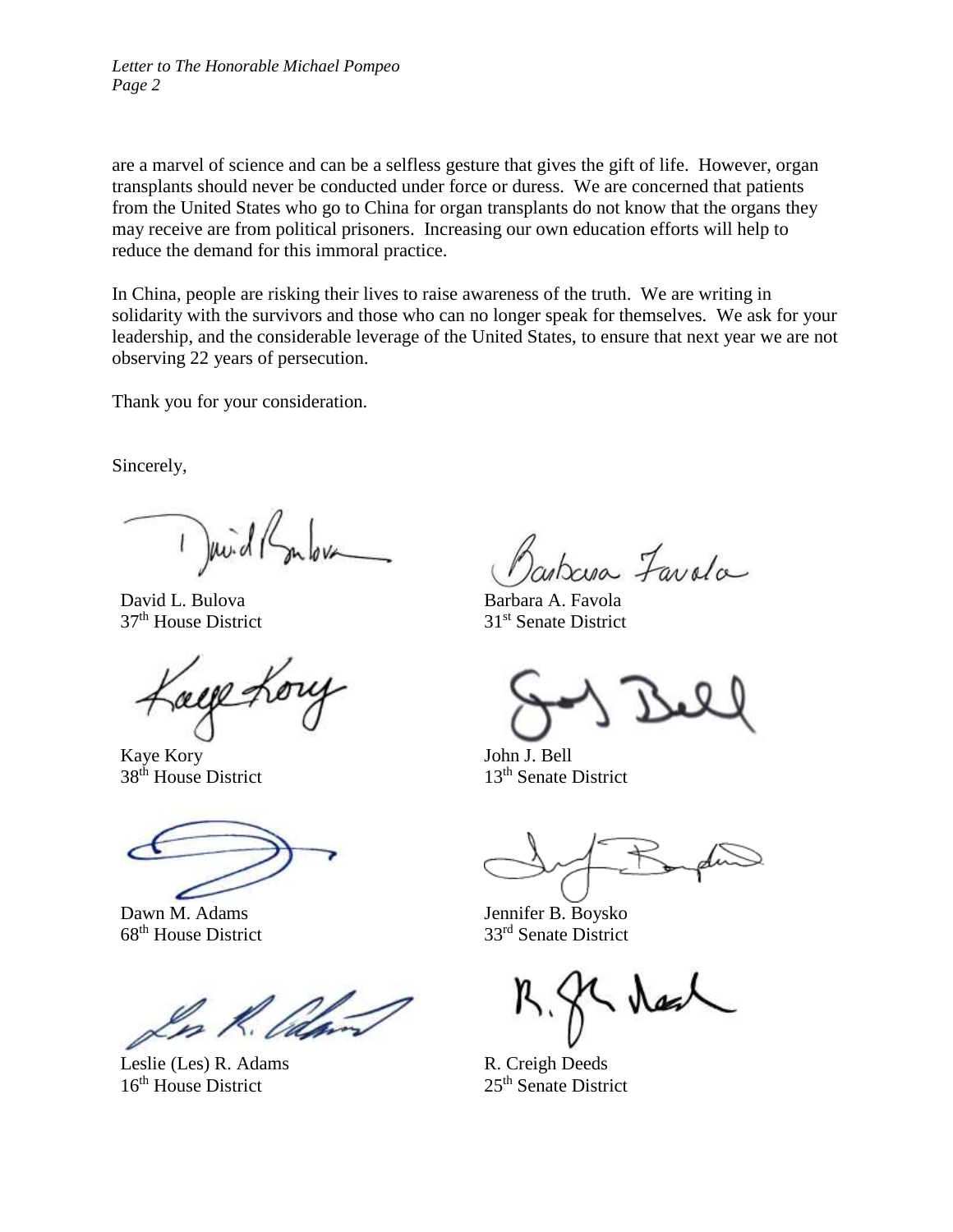17 John Clock

John G. Avoli 20<sup>th</sup> House District

Wyala

Hala S. Ayala 51<sup>st</sup> House District

obit & Blosson of

Robert S. Bloxom, Jr. 100<sup>th</sup> House District

Bruy s/2

Ronnie Campbell 24<sup>th</sup> House District

Mark L. Cole 88<sup>th</sup> House District

Karrie K. Delaney 67<sup>th</sup> House District

Siobhan S. Dunnavant 12<sup>th</sup> Senate District

Shark Hase

Ghazala F. Hashmi  $10^{th}$  Senate District

Maraler

David W. Marsden 37th Senate District

Jae Moussey

Senator Joseph D. Morrissey 16<sup>th</sup> Senate District

& Peake

Mark J. Peake 22nd Senate District

J. Chapman Petersen 34th Senate District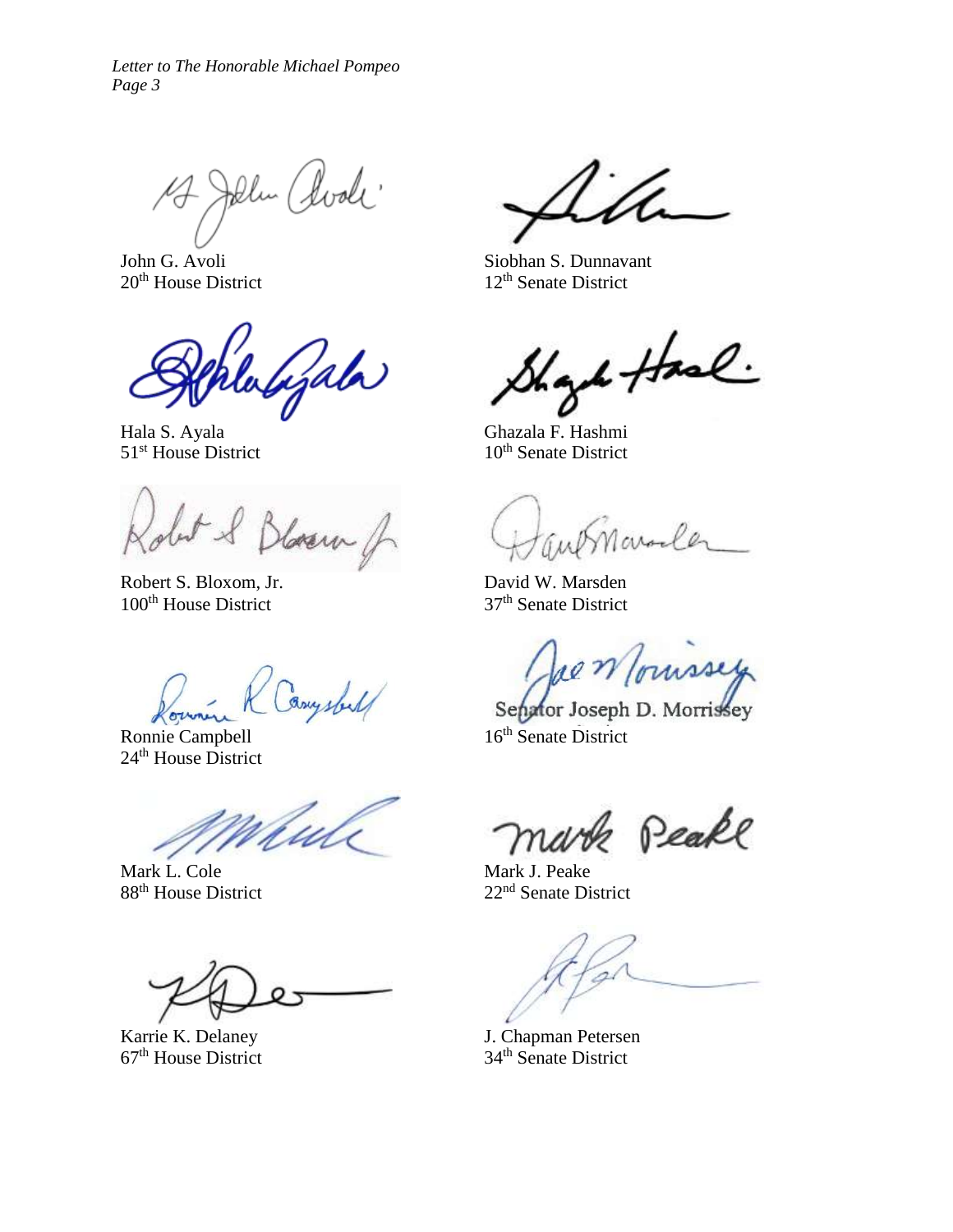$\mathfrak{D}$   $\mathfrak{D}$ 

James E. Edmunds, II 60<sup>th</sup> House District

Matthew C. Farris 59<sup>th</sup> House District

Nicholas J. Freitas 30<sup>th</sup> House District

Hyland F. (Buddy) Fowler 55<sup>th</sup> House District

litet Wendy &

Gwendolyn W. (Wendy) Gooditis 10<sup>th</sup> House District

bet therman

Elizabeth R. Guzman 31<sup>st</sup> House District

Scott A. Surovell 36th Senate District

Jen A. Kiggans 7<sup>th</sup> Senate District

Kennett of Olum

Kenneth R. Plum 36th House District

Sam Rasoul 11<sup>th</sup> House District

*Be*files

Mark D. Sickles 43rd House District

Suhas Subramanyam 87<sup>th</sup> House District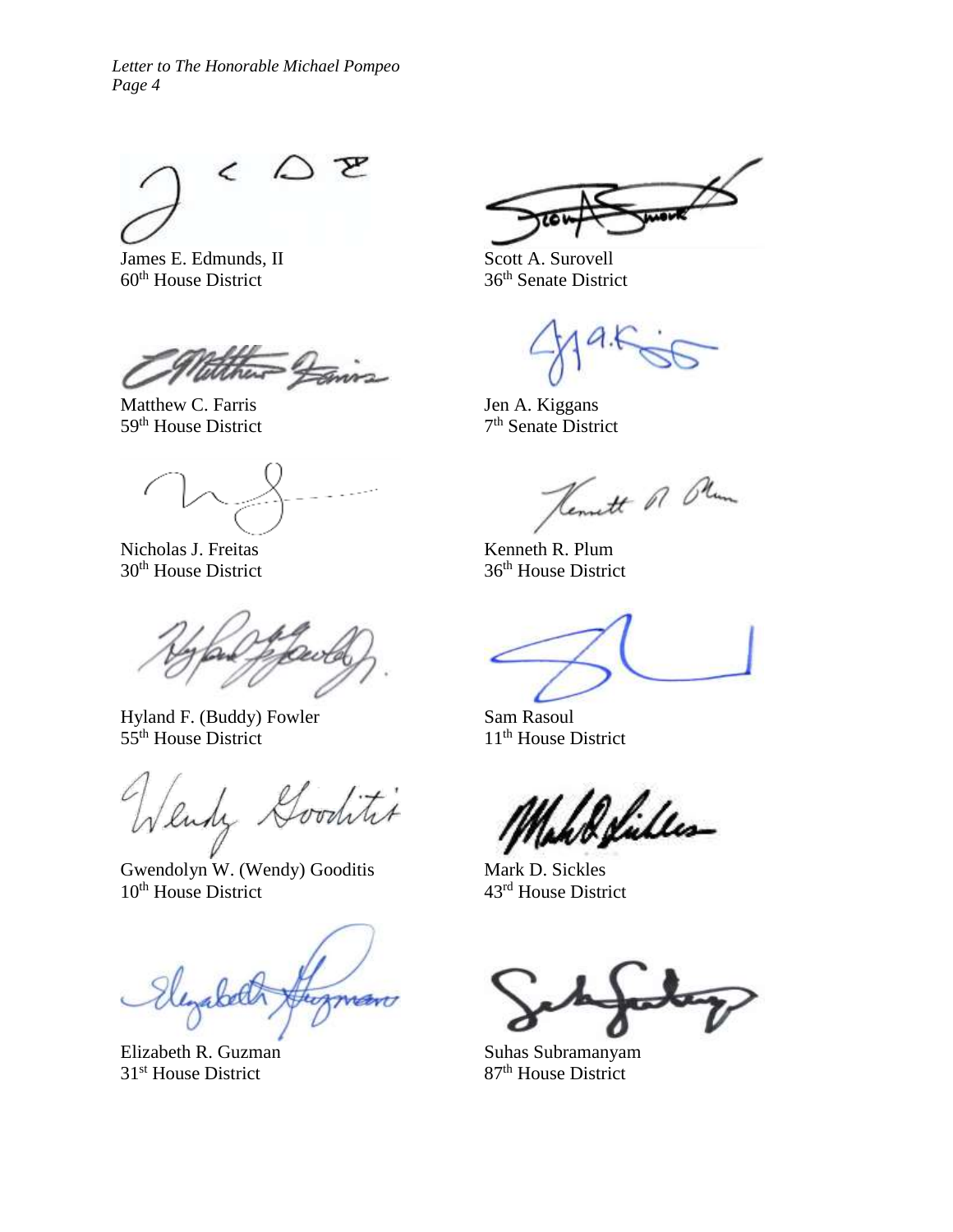Christopher T. Head 17<sup>th</sup> House District

Daniel I. Helmer 40<sup>th</sup> House District

Dave Jaffords

David A. LaRock 33rd House District

Delores L. McQuinn 70th House District

In MESsient

John J. McGuire, III 56<sup>th</sup> House District

Jason S. Miyares 82<sup>nd</sup> House District

Kathy KL Tran 42nd House District

cherge Von Nathunken

Schuyler T. Van Valkenburg 72nd House District

Wendell L. Walker

Wendell S. Walker 23rd House District

R. Lee Ware

Lee R. Ware 65th House District

West

Vivian E. Watts 39th House District

Michael J. Webert 18<sup>th</sup> House District